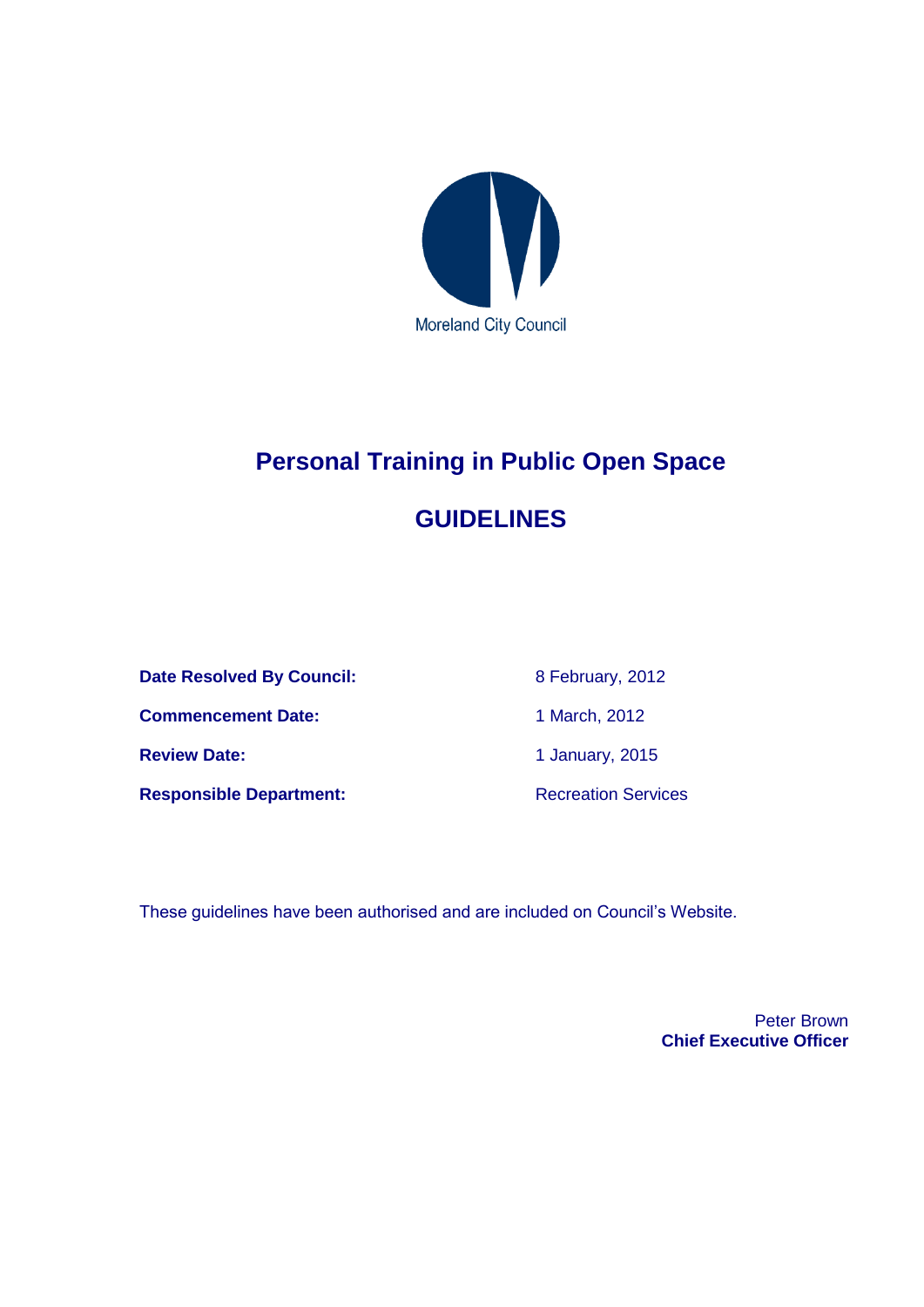### **1. PURPOSE**

These guidelines provide the framework for the use of public open space by fitness professionals and other commercial operators for fitness activities. The guidelines ensure commercial personal training activities do not compromise the condition and accessibility of Council's open space by allowing Council to regulate the amount of usage at each venue. The guidelines also ensure commercial operator users are appropriately qualified and maintain professional and public liability insurance.

These guidelines are consistent with Part 3: Municipal Amenity - Public Places (Section 21/22) of the Moreland City Council General Local Law 2007.

### **2. OBJECTIVE**

The objective is to:

- ensure equity of access to public parks and reserves
- reduce the impact of commercial fitness activities on asset condition and maintenance
- minimise public liability concerns

#### **3. BACKGROUND**

Council has a number of public parks and reserves that are for use by the community. Often commercial operators also choose to utilise these spaces. Guidelines are needed to ensure that our open space areas are not over utilised by commercial operators, that the providers of outdoor health and fitness programs are appropriately qualified and have undertaken the required risk management processes to ensure use of Council facilities is safe.

An increase in commercial fitness professionals utilising parks and reserves has introduced a number of issues including:

- a) Equity of access issues e.g. potential conflict with displaced users and management of demand
- b) Impact on the parks and reserves e.g. trainers (especially large groups) causing wear and tear to grounds and other structures
- c) Public liability concerns e.g. fitness professionals without appropriate insurance and risk management processes

There is a need to regulate use of public parks and reserves by organised or commercial fitness groups and personal fitness trainers. These guidelines respond to this need. The guidelines ensure that all commercial operators using council open space areas are doing so in accordance with set guidelines.

### **4. DETAILS**

The guidelines address the operation of Commercial Fitness Groups and fitness professionals relating to:

- a) One on one sessions and/or group activities
- b) All parks and reserves within the City of Moreland

The permit process does not apply to not for profit and social groups who are accessing public space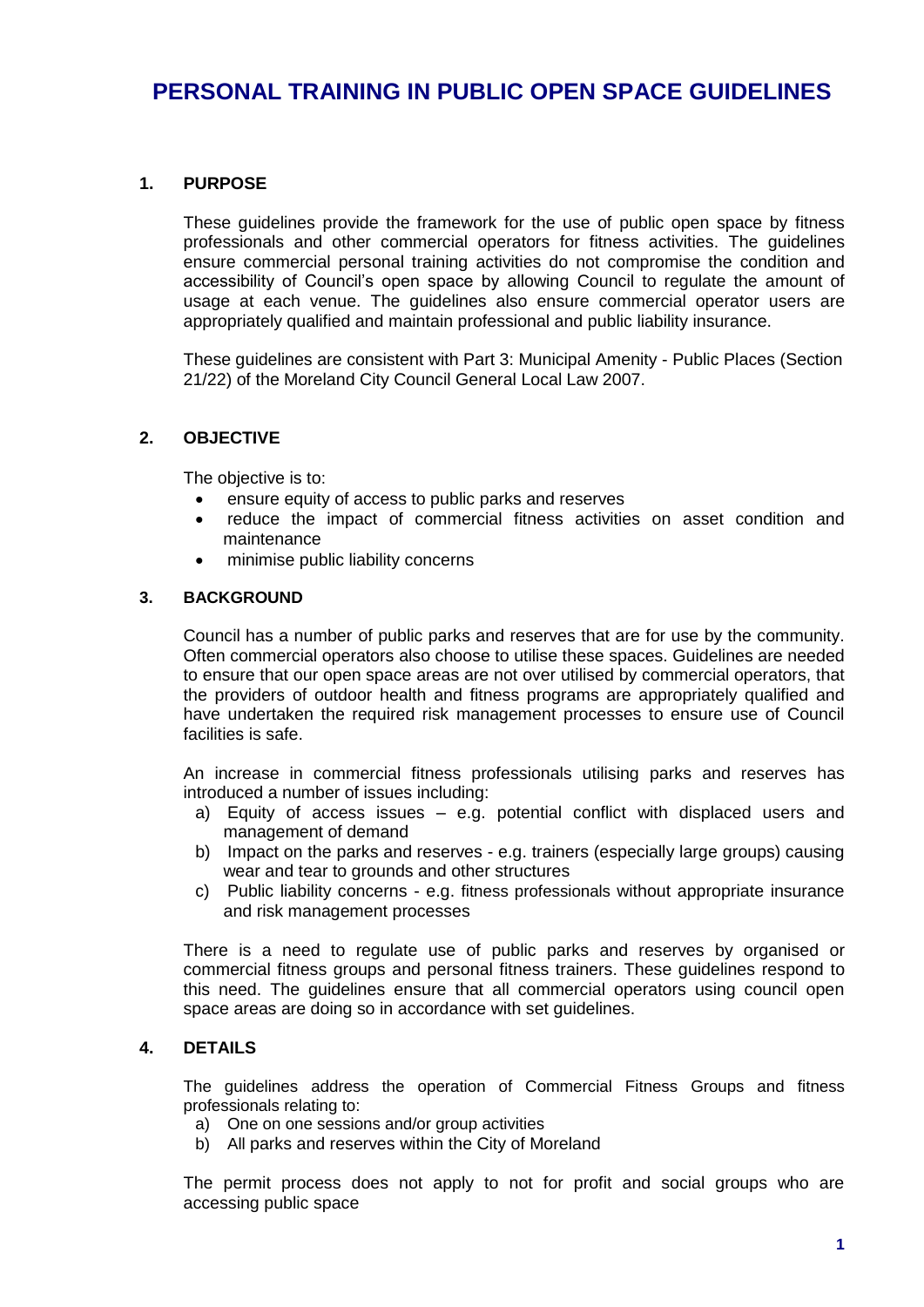#### **Allocation of Permits**

Permits are available for a three month period and will authorise each trainer to use the designated open space for fitness activities in accordance with these guidelines on a non exclusive basis.

Applications for permits and the number of permits to be issued is determined by Council officers according to the following factors:

- Usage demand, intensity of use of the area and times requested
- Ground condition
- Number of approved fitness professionals already using the area
- Other activities (passive and active) being undertaken in the area
- Type of activities to be undertaken and the potential impact on other users and neighbouring residents during the times requested
- Whether the activities will contribute to increased congestion or user conflict in the area requested

The fitness professional must also provide:

- their ABN
- a current senior first aid certificate
- proof of current Public and Professional Liability Insurance for a minimum of \$10m
- proof of registration with Fitness Australia, Physical Activity Australia or other recognised peak body association qualification

In considering the above, Council officers may decide to:

- a) approve an application and issue a permit
- b) issue a limited permit with restrictions on the number and types of activities, group size and the time and location of activities
- c) not approve the application

Permits are allocated to individual fitness professionals. However, the authorised fitness professional can nominate a duly qualified replacement in case of illness or leave. The fitness professional must notify Council within 24hrs of the scheduled session, quote the permit number, specify the replacement and provide proof of accreditation.

Additionally a business can nominate more than one fitness professional that can operate under a business permit. The business must provide proof of qualification for each trainer and a roster listing the trainers who will operate under the permit. No two trainers under the one business permit are allowed to conduct activities concurrently. A fee will be charged for each trainer under the one business permit.

Each permit issued will include confirmation of the type of activities to be undertaken, when and where these activities can take place, the number and size of groups, number of sessions and session times. This permit must be carried by the fitness professional at each session.

#### **General Conditions**

Each fitness professional approved by Moreland City Council must:

- only provide the activities for which they are suitably qualified and recognised by their registered peak body
- only operate in the areas and at the times specified in the permit
- manage the activities to minimise wear and tear on grassed areas (this includes rotating within the designated area and/or alternating activities and the use of mats)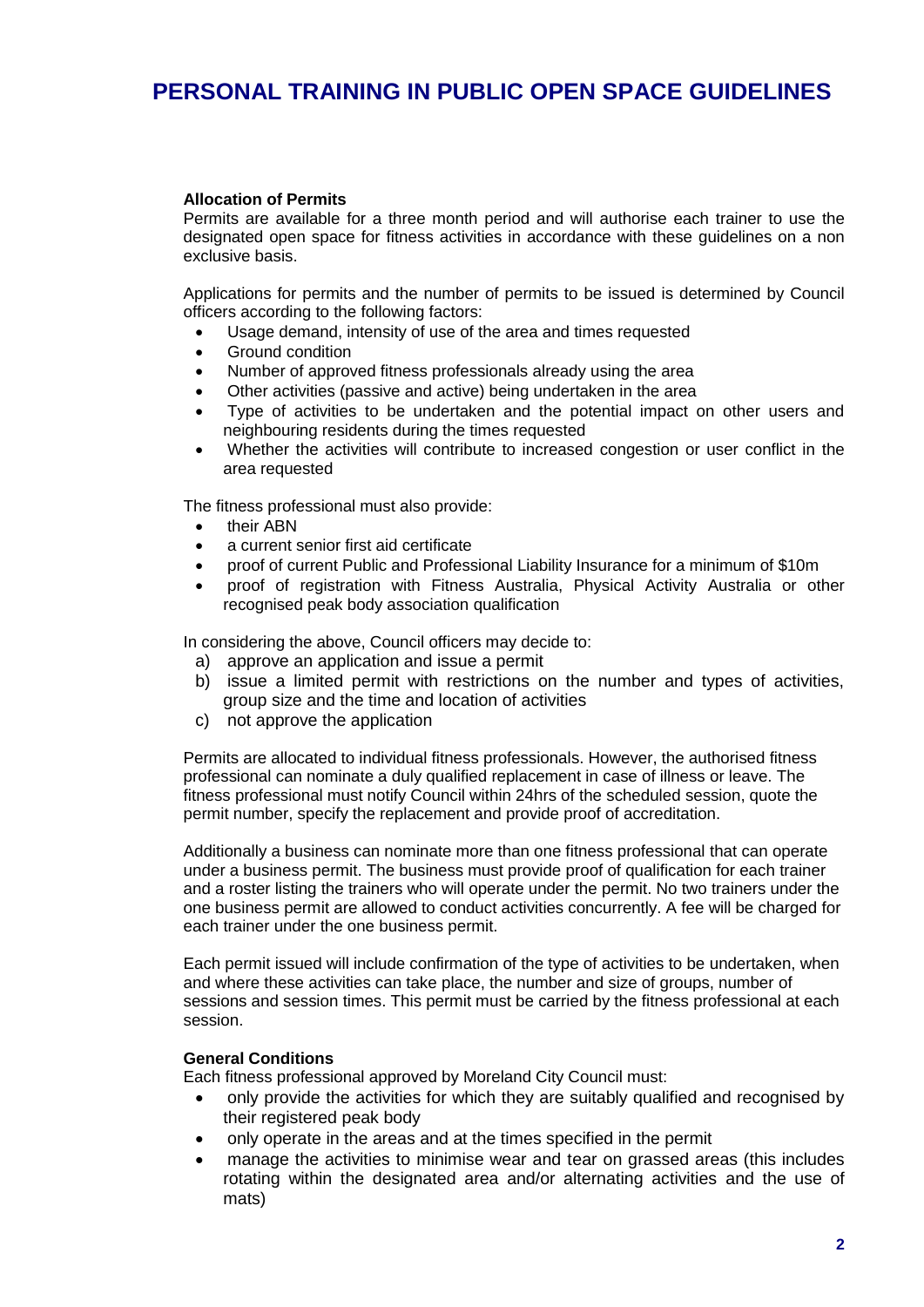- comply with reasonable directions of Council officers in relation to any unacceptable practices or, to display evidence of the permit in prescribed manner
- without undue delay, report to Council any hazards or risks observed during the training that may require Council's attention
- not assign the rights of permit or attempt in any other manner to transfer their rights to any other person, The permit is issued to a particular individual and is not transferable unless approved by Council in accordance with this these guidelines.
- always conduct themselves in a proper and orderly manner and be considerate to other reserve users and adjacent residents
- not create any noise from training activities that unreasonably disturbs other users and adjacent residents
- not attach equipment or infrastructure to trees or park furniture
- ensure that any temporary exercise equipment used does not create any hazards or obstruction
- request permission for use of advertising i.e. use of A frames and/or banners requires Council's approval, as per Council's signage policy
- ensure no damage or litter remains as a result of your activities. Any damage or mess caused by the user will be repaired/cleaned at the user's expense and may jeopardise future allocation and recovery of the permit bond.
- have their permit in possession at all times

Council reserves the right to terminate its agreement with a trainer/business without notice if the user has breached the terms of these guidelines.

#### **Exclusion areas**

Specific areas are prohibited for activity use. No commercial fitness training will be permitted:

- in high activity and/or culturally, environmentally or naturally significant areas
- to use park furniture, buildings and structures
- to use any memorial or historical site
- in any areas that may be temporarily closed by Council
- exclusive use of public outdoor fitness equipment in parks and reserves
- use within 20 metres of any playgrounds or play equipment
- use within 20 metres of any public change room, toilet or kiosk areas
- use within 20 metres of any neighbouring residential property
- any designated sports field or facility without a specific booking
- to conduct training on stairways
- to conduct aggressive and intimidating activities
- to drag tyres and other equipment
- use of whistles, megaphones, amplified music or amplified audio (voice) equipment

#### **Permissible fitness activities under the guidelines**

Each application for permit will be assessed in accordance with the guidelines. The following activities are an example of the type of activities that may be approved for use:

| <b>High Intensity</b>                      | Low intensity                       |
|--------------------------------------------|-------------------------------------|
| Gym sessions (with or without weights, fit | Yoga, stretching or pilates classes |
| balls, skipping ropes etc)                 |                                     |
| Boxing and pad training                    | Tai Chi                             |
| Organised group fitness session            | Mat work                            |
| Circuit training                           | Easy exercise                       |
| Running sessions                           |                                     |
| Boot camp                                  |                                     |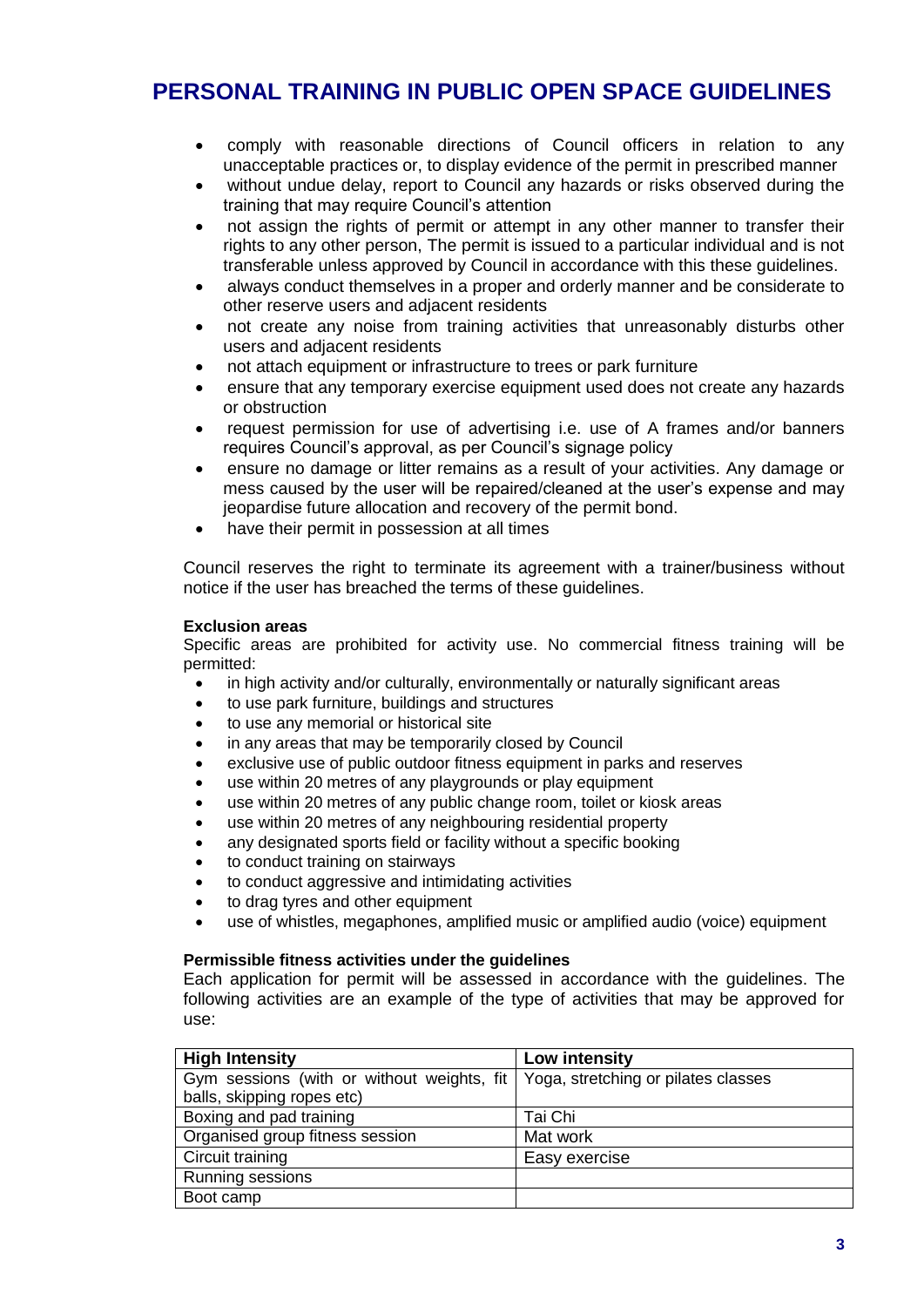#### **Size of groups**

A maximum of 20 participants, including the trainer, per session is allowed. Final group sizes permitted will be assessed by Council officers according to the site being used.

#### **Hours of operation**

Activity will only be permitted in daylight hours between 6:00am and 8:00pm.

Hours of operation will be assessed and approved by Council officers according to the site being used.

#### **Fees and charges**

Permit fees will be invoiced at the beginning of each permit period. Applications must be made at least 3 weeks in advance of the first activity session. Individual permits are for use in the allocated spaces only.

| <b>Duration</b> | <b>Sessions</b>    | Cost                       |
|-----------------|--------------------|----------------------------|
| 3 months        | Maximum 2 per week | \$220.67 (ex<br><b>GST</b> |
| 3 months        | 3 or more per week | \$386.17 (ex<br>GST        |

A fee of \$25 per additional trainer, under a business permit, will be charged.

A \$500 bond will be collected with each permit. This bond will be returned at the end of the permit period or rolled over to the following permit period.

NB. Fees will be subject to change according to annual fees and charges passed by Council as part of the annual budget process.

#### **Penalty for use without a permit**

The permit process is consistent with Part 3: Municipal Amenity - Public Places (Section 21/22) of the Moreland City Council General Local Law 2007. Any commercial fitness professional found to be conducting activities without a permit may be penalised according to local laws.

The penalty for unauthorised use is 10 penalty points, which is currently equivalent to \$200. Council Officers patrol open space areas on a regular basis.